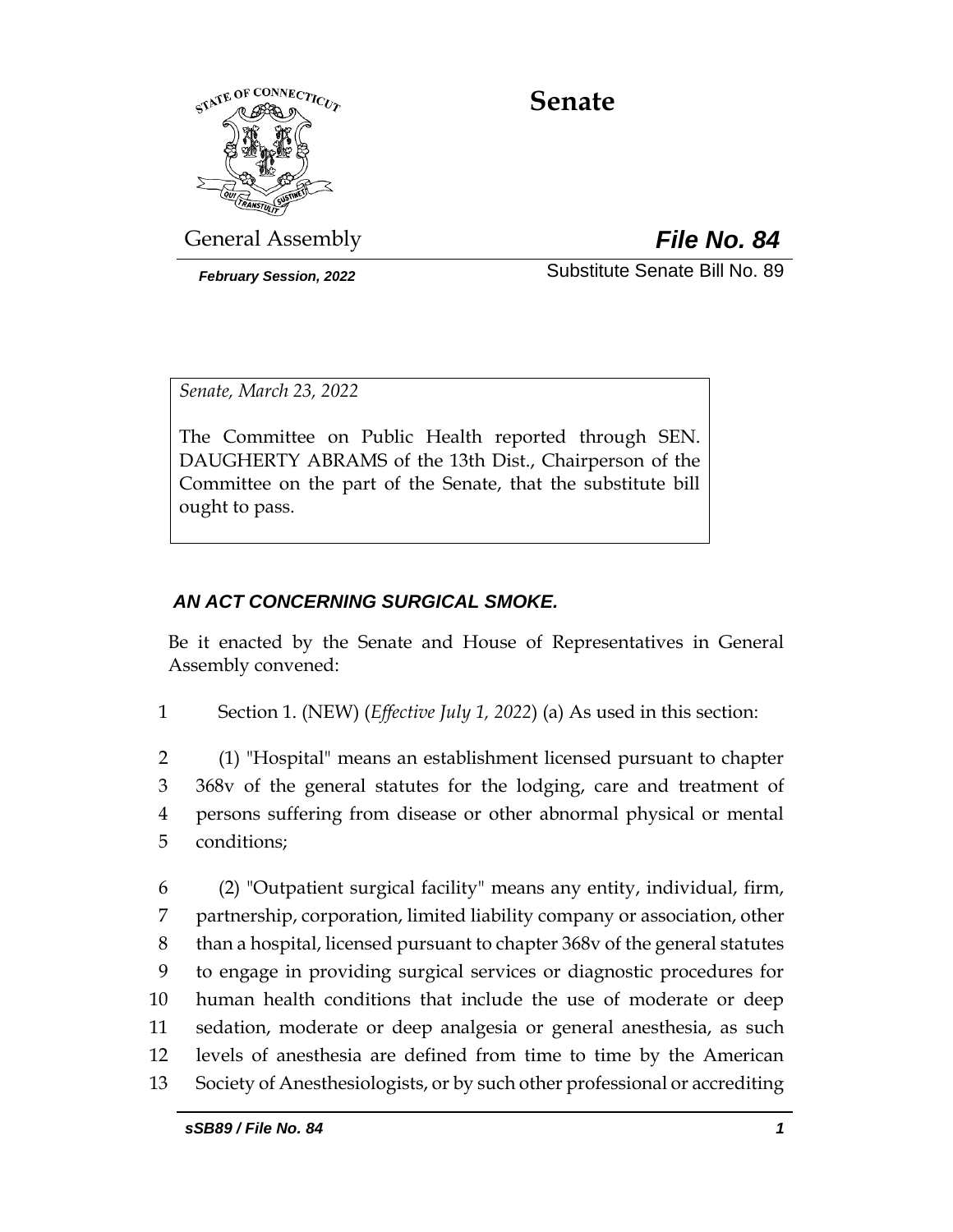entity recognized by the Department of Public Health;

 (3) "Surgical smoke" means the by-product of the use of an energy- generating device during surgery, including, but not limited to, surgical plume, smoke plume, bioaerosols, laser-generated airborne contaminants and lung-damaging dust. "Surgical smoke" does not include the by-product of the use of an energy-generating device during a gastroenterological or ophthalmic procedure, which by-product is not emitted into the operating room during surgery; and

 (4) "Surgical smoke evacuation system" means a system, including, but not limited to, a smoke evacuator, laser plume evacuator or local exhaust ventilator that captures and neutralizes surgical smoke (A) at the site of origin of such surgical smoke, and (B) before the surgical smoke makes contact with the eyes or respiratory tract of any person in an operating room during surgery.

 (b) Not later than January 1, 2023, each hospital and outpatient surgical facility shall develop a policy for the use of a surgical smoke evacuation system to prevent a person's exposure to surgical smoke. Not later than October 1, 2023, each hospital and outpatient facility shall implement such policy and, upon request, provide a copy of such policy to the Department of Public Health.

| This act shall take effect as follows and shall amend the following<br>sections: |                     |             |
|----------------------------------------------------------------------------------|---------------------|-------------|
| Section 1                                                                        | <i>July 1, 2022</i> | New section |

*PH Joint Favorable Subst.*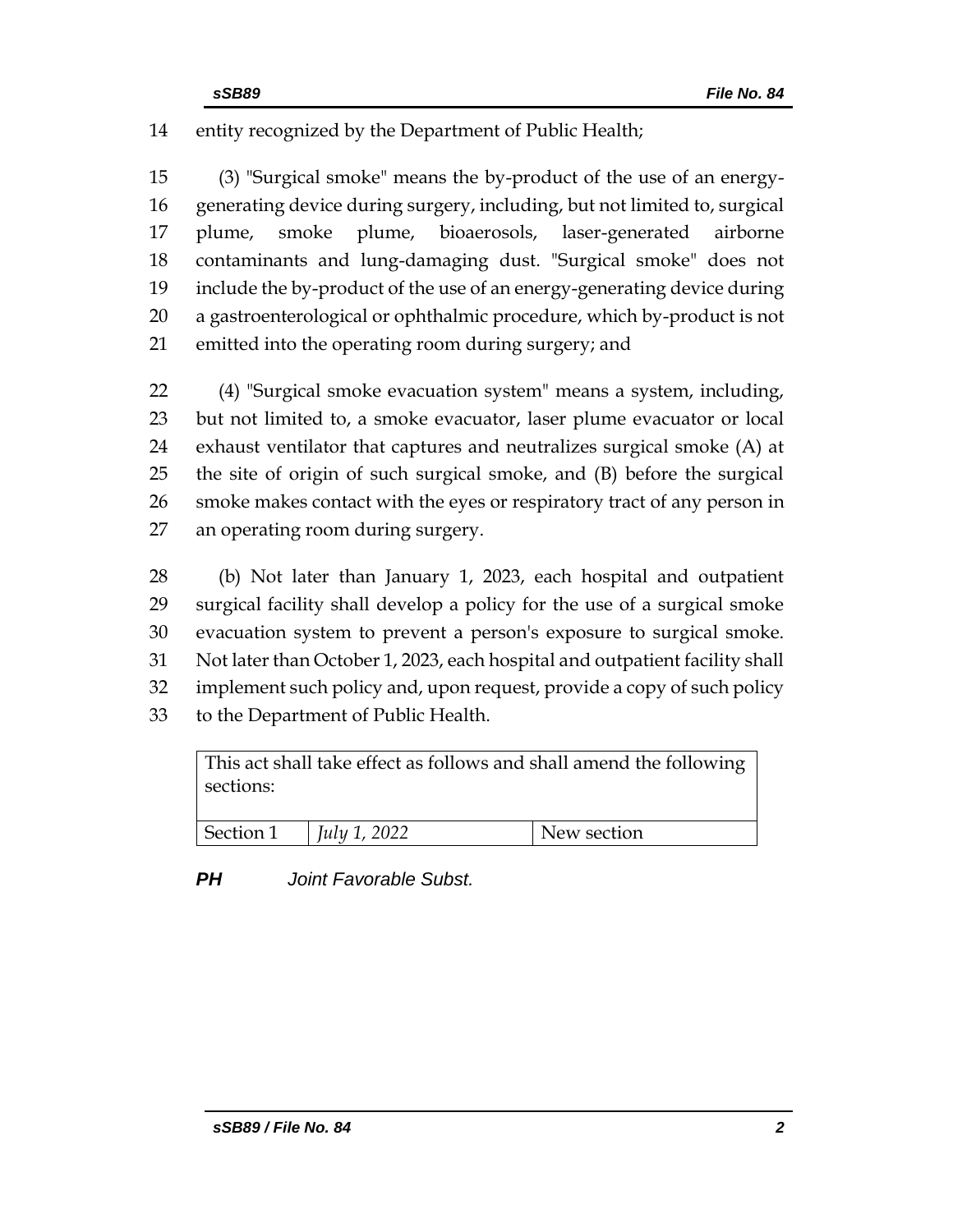*The following Fiscal Impact Statement and Bill Analysis are prepared for the benefit of the members of the General Assembly, solely for purposes of information, summarization and explanation and do not represent the intent of the General Assembly or either chamber thereof for any purpose. In general,*  fiscal impacts are based upon a variety of informational sources, including the analyst's professional *knowledge. Whenever applicable, agency data is consulted as part of the analysis, however final products do not necessarily reflect an assessment from any specific department.*

## *OFA Fiscal Note*

*State Impact:* None

*Municipal Impact:* None

#### *Explanation*

The bill, which requires hospitals and certain outpatient surgical facilities to develop and implement a policy regarding a surgical smoke evacuation system, results in no fiscal impact to the state. The University of Connecticut Health Center has such a system in all applicable spaces and therefore no additional resources will be necessary to either develop or implement the policy.

#### *The Out Years*

*State Impact:* None *Municipal Impact:* None